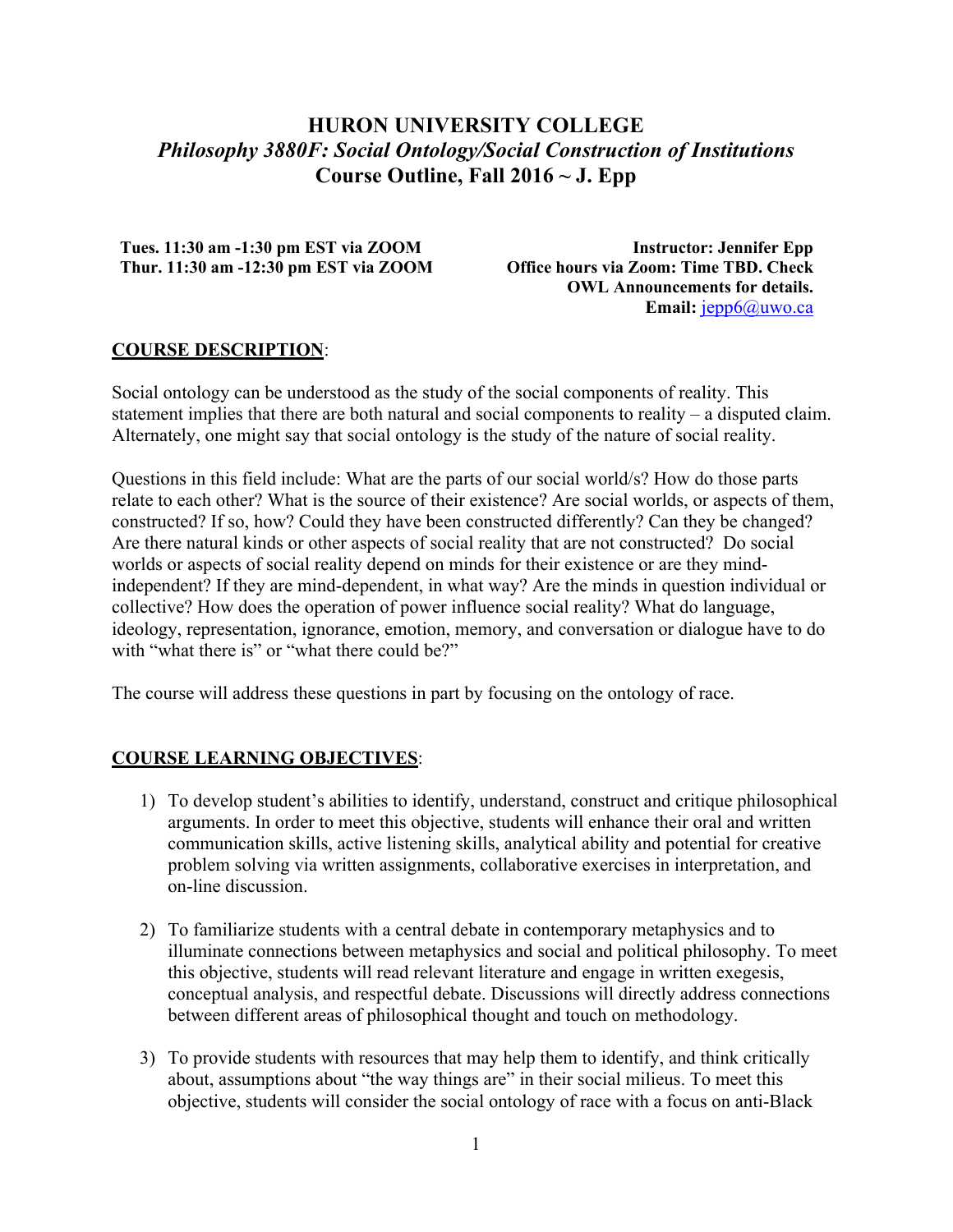racism, Whiteness, and First Nations identity and experience. They will also enhance their ability to formulate theoretical and practical questions about both course material and the current global and local political landscapes in which they are situated. Questions will be discussed in class.

# **CLASS METHODS**

Class will include interactive lecture time by Zoom, as well as time for group breakout discussions, and on-line interaction in the Forum on OWL. Participation is highly encouraged, and students are expected to come to class prepared to ask questions, find answers, and discuss the readings.

# **TEXTS**

All readings can be found either on the internet, via UWO Libraries, or in the Resources section of OWL. Addresses for web-based readings are given in the Syllabus/Reading list below.

*The Skin We're In* by **Desmond Cole** is the only book you need to purchase. It is available as an e-book or audiobook here: https://www.penguinrandomhouse.com/books/536075/the-skin-werein-by-desmond-cole/

# **REQUIRMENTS:**

| <b>Essay, due Oct 24</b>                      | 25%                      |
|-----------------------------------------------|--------------------------|
| <b>Forum Discussions, weekly</b>              | $10 \times 2.5\% = 25\%$ |
| <b>Storytelling Assignment</b>                | 35%                      |
| Part 1: Choosing the story, Due Nov 14, (10%) |                          |
| Part 2: Analysing the story, Due Dec 5, (25%) |                          |
| <b>Take Home Exam</b>                         | 15%                      |

# **ASSIGNMENTS:**

Submit all assignments, except Forum Discussions, to the **Assignments section of OWL.** If you have trouble submitting through OWL e-mail your assignment to  $jepp6@uwo.ca$  to prevent it from being counted as late. Forum Discussions take place in the **Forum section of OWL.**

**Details and evaluation criteria** for all assignments will also appear in the **Assignments** section.

# **ANONYMOUS GRADING:**

To avoid bias I grade most of your assignments and the exam **anonymously**.

- Use **student numbers**, **not names**, on the story assignment, essay, and take-home exam.
- Forum discussions take the place of class discussion/participation and are not anonymous.

# **OWL: check the Announcements section of OWL regularly.**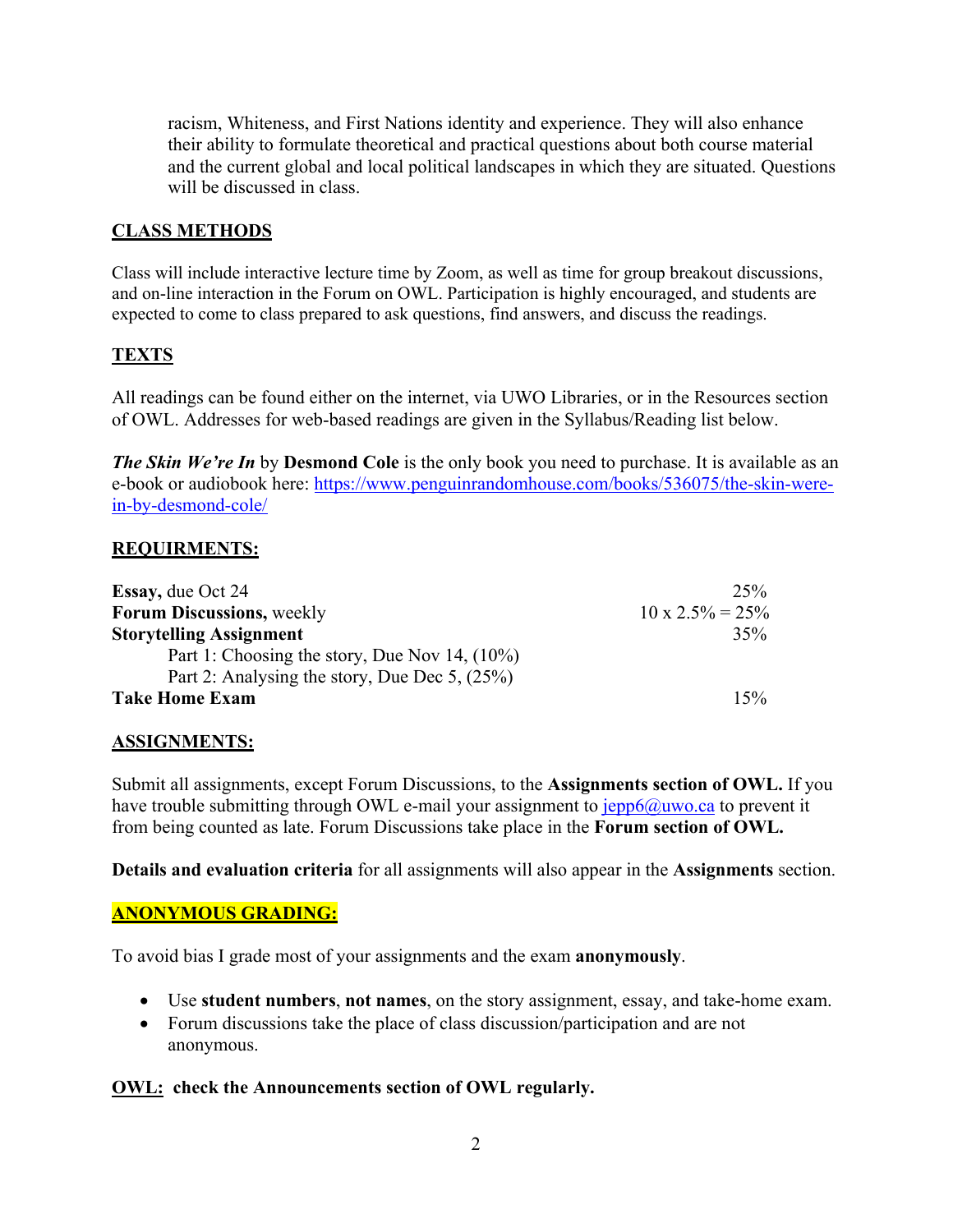# **PLAIGIARISM:**

Work submitted to the Assignments section in OWL is automatically sent to Turnitin.com (a plagiarism checking service). Papers are not graded until they are submitted and checked there.

You may not submit assignments, or portions of assignments, that have been prepared for other courses. All instances of suspected plagiarism will be taken very seriously. Make sure to **cite all direct quotes, use quotation marks, cite all ideas that you got from somewhere else even if you are not using quotes, and include a bibliography or footnotes of any external resources that you use in anything submitted for this class.**

# **ACCESSIBILITY:**

Your success is important to me and there are many ways to learn. Feel free to discuss your learning needs with me during office hours or by e-mail. Together we will find ways to make the class accessible and productive for you.

Life can get in the way of school sometimes. If you run into difficulties and need assistance, please talk to me by email or during office hours (which will be private). I will do my best to support your success during the term. In addition to disability or wellness, I accommodate for employment and family responsibilities. For accommodations on assignments worth more than 10% please also (or instead if you prefer), speak with an academic counsellor. See Academic Advising at Huron: https://huronatwestern.ca/academic-advising.

If I have concerns about your academic performance or wellbeing, I may identify them through Early Alert. With Early Alert (HEART), faculty members can connect you with advisors and wellness staff who offer students support and assistance in getting back on track. Only members of HEART can access concerns and Early Alert does not affect your academic record.

For information about addressing mental or physical health concerns, including seeing a Huron Wellness counsellor, please visit https://huronatwestern.ca/wellness-services.

I encourage students with disabilities to use the Services for Students with Disabilities provided by the Student Development Centre at Western including the provision of note-takers, learning strategies assistance, assignment and exam accommodations, and sign-language interpreters. The Accessibility Services Office is located on the 4<sup>th</sup> floor of the Student Services Building, room 4111. See http://www.sdc.uwo.ca/ssd/ for more information or call (519) 661-2147.

# **LATE POLICY:**

Late assignments are accepted with a penalty of 2% per day (weekends included), but are not accepted after the last day of class without accommodation from an academic counselor. Late Forum posts are not accepted.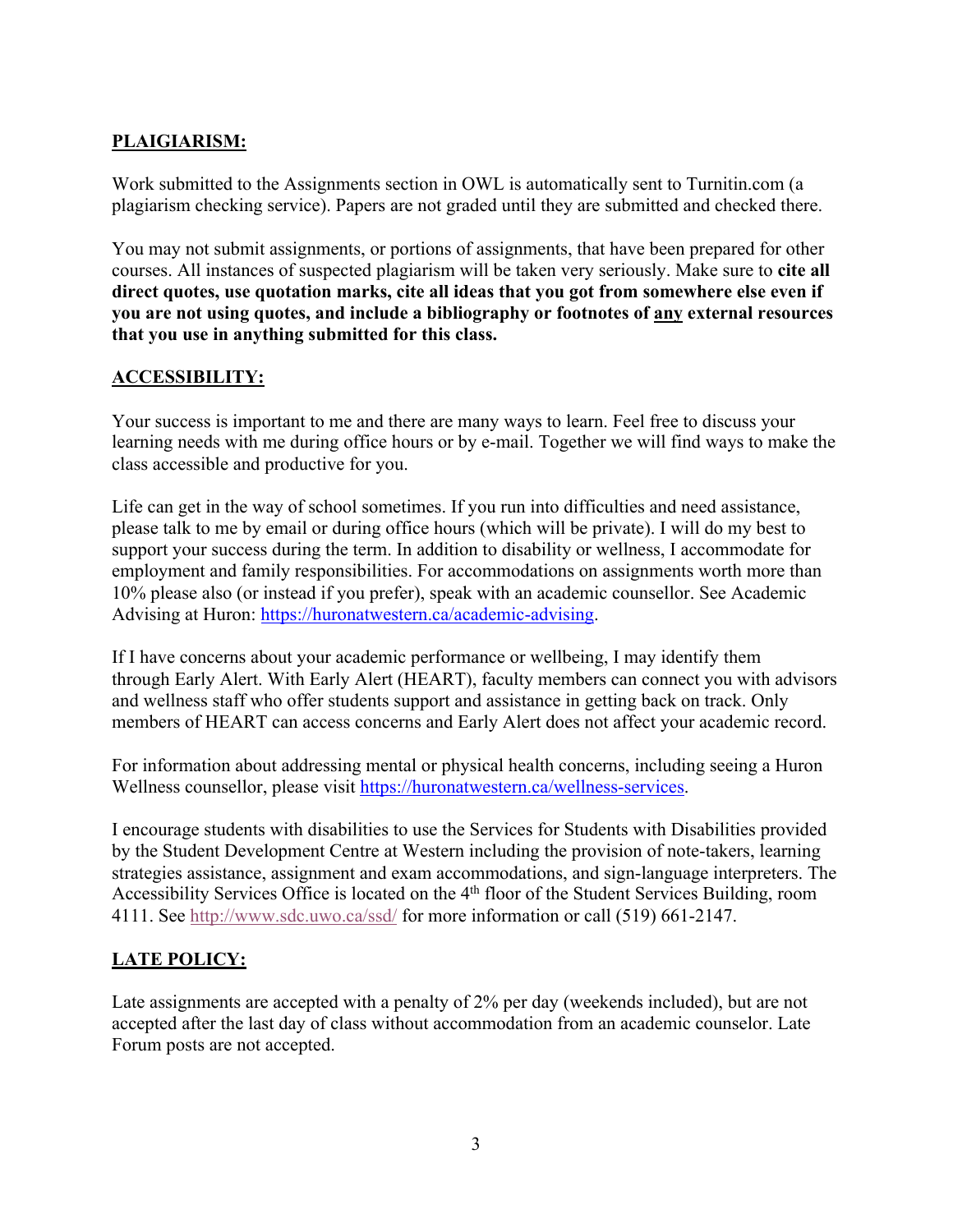# **Reading List,**

|                         | <b>Topic</b>                                                                                                | <b>Articles or Videos</b>                                                                                                                                                                   | <b>Author</b>                                   |
|-------------------------|-------------------------------------------------------------------------------------------------------------|---------------------------------------------------------------------------------------------------------------------------------------------------------------------------------------------|-------------------------------------------------|
|                         |                                                                                                             | "What is Ontology?"<br>https://www.youtube.com/watch?v=XTsaZWzVJ4c                                                                                                                          | <b>Kent Löfgren</b>                             |
| <b>Sept. 10</b>         |                                                                                                             | Topic: What might the parts and processes of social<br>reality be? What other questions could we ask?                                                                                       |                                                 |
|                         | Introducing<br>the Course                                                                                   | Why Your MUSIC Sounds 12 Shades of Grey<br>(alternatives to 12 tone tuning)<br>https://www.youtube.com/watch?v=F9Zv6MGdh7Y                                                                  | <b>David Bruce</b>                              |
|                         |                                                                                                             | Topic: An example of social construction.                                                                                                                                                   |                                                 |
|                         |                                                                                                             | <b>Optional:</b> Social Ontology<br>https://plato.stanford.edu/entries/social-<br>ontology/#ConsSociCate                                                                                    | <b>Brian Epstein</b>                            |
|                         | Parts and                                                                                                   | "Land as Pedagogy" Chapter 9 in As We Have<br><b>Always</b> Done                                                                                                                            | Leanne<br><b>Betasamosake</b><br><b>Simpson</b> |
| <b>Sept. 15</b><br>& 17 | Processes:<br><b>Storytelling</b><br>Land, and the<br><b>Practice of</b><br><b>Indigenous</b><br>Resurgence | Optional & helpful for your story assignment:<br>"Story as Indigenous Methodology" Chapter 5 in<br>Indigenous Methodologies.                                                                | <b>Margaret</b><br>Kovach                       |
|                         |                                                                                                             | Optional & helpful for your story assignment:<br>"Theorizing Resurgence From Within Nishnaabeg<br>Thought" in Dancing On Our Turtle's Back                                                  | Leanne<br><b>Betasamosake</b><br><b>Simpson</b> |
|                         |                                                                                                             | Topic: Story as an indigenous practice of theorizing,<br>knowing, teaching/learning, relationship building,<br>and living well in the context of indigenous<br>resurgence on Turtle Island. |                                                 |
|                         | Parts and<br><b>Processes:</b><br>Creating<br><b>Institutional</b><br><b>Facts</b>                          | "Social Ontology and Political Power"                                                                                                                                                       | <b>John Searle</b>                              |
|                         |                                                                                                             | Topic: The role of language and collective<br>intentionality in creating institutional facts and<br>enabling political power.                                                               |                                                 |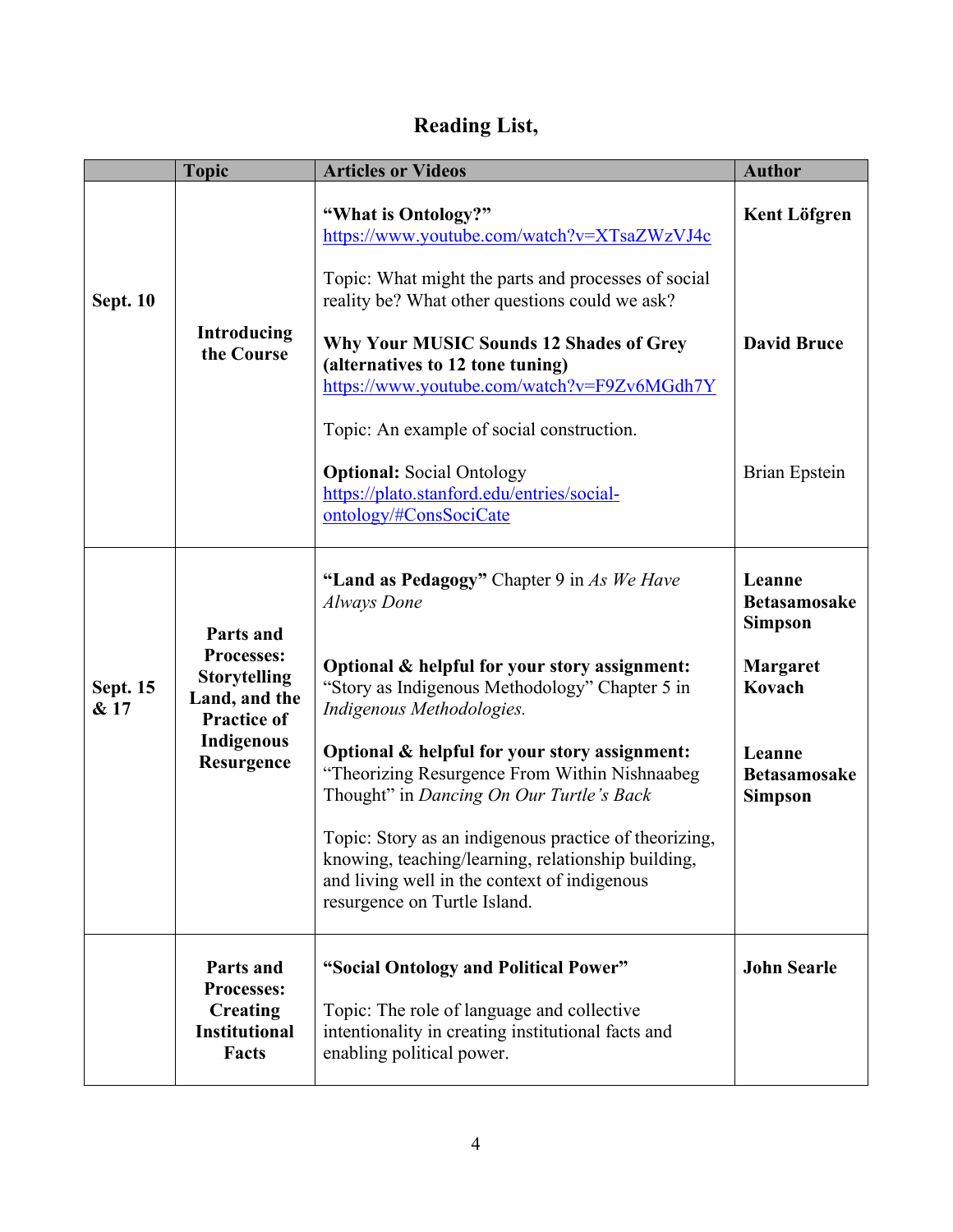| <b>Sept. 22</b><br>& 24     |                                                                                       | <b>Freedom House Ambulance Service</b><br>https://99percentinvisible.org/episode/freedom-<br>house-ambulance-service/<br>Topic: Institutional social construction in action $\sim$<br>emergency medicine, race, and political power.<br><b>Optional:</b> "Social Institutions" esp. section 1.<br>http://plato.stanford.edu/entries/social-<br>institutions/#AccSocIns                                                                                                                 | Kevin<br>Hazzard &<br>Joe<br>Rosenberg<br>Seumas Miller                                                 |
|-----------------------------|---------------------------------------------------------------------------------------|----------------------------------------------------------------------------------------------------------------------------------------------------------------------------------------------------------------------------------------------------------------------------------------------------------------------------------------------------------------------------------------------------------------------------------------------------------------------------------------|---------------------------------------------------------------------------------------------------------|
| <b>Sept. 29</b><br>& Oct. 1 | <b>Social</b><br><b>Construction:</b><br>Of what? By<br>whom? How?                    | "Why Ask What?"<br>Topic: Social matrixes, looping, and the construction<br>of human "kinds."<br><b>How Norway Designed a More Humane Prison</b><br>https://www.youtube.com/watch?v=5v13wrVEQ2M<br><b>Optional:</b> "Social Construction: the "Debunking"<br>Project"<br><b>Optional:</b> What Does Social Construction Really<br>Mean?<br>https://www.youtube.com/watch?v=-UpSoosy9ws                                                                                                 | <b>Ian Hacking</b><br><b>Christophe</b><br><b>Haubursin</b><br>Sally<br>Haslanger<br>Cuck<br>Philosophy |
| Oct. 6 &<br>8               | Parts and<br><b>Processes:</b><br>Remembering<br>and<br>Constructive<br><b>Agency</b> | "Remembering for the Future" Chapter 8 in Our<br>Faithfulness to the Past: The Ethics and Politics of<br>Memory<br>Topic: Remembering, interpreting, and making<br>significance together to construct futures.<br>"Past and Future"<br><b>Optional:</b> "Navigating Epistemic Pushback in<br>Feminist and Critical Race Philosophy Classes"<br>Pages 3-7<br>https://cdn.ymaws.com/www.apaonline.org/resource/<br>collection/D03EBDAB-82D7-4B28-B897-<br>C050FDC1ACB4/FeminismV14n1.pdf | <b>Susan</b><br>Campbell<br>A. Brett<br>Commanda<br><b>Alison Bailey</b>                                |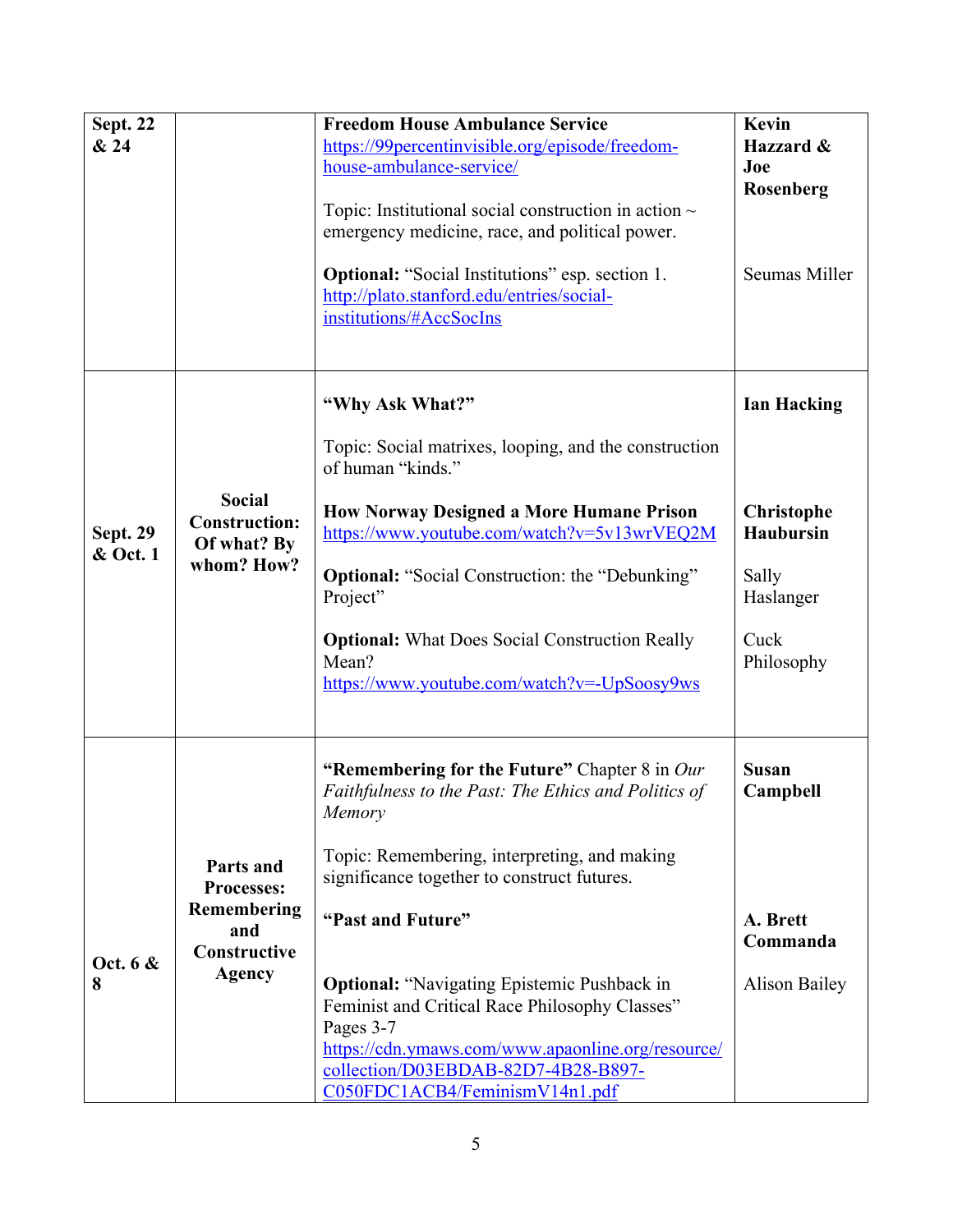|                        |                                                                                                                                                                                               | <b>Optional:</b> "Inescapable Horizons" (Chapter 4)<br>https://docs.google.com/file/d/0B0 FjdluRK7uYTg0<br>ZjYxNzYtOGRiZi00ZDk2LTlhZmYtZTY3M2VhY<br>WQ5ZjNm/edit                                                                                                                                                                                                                                                                                                                                                                                                                                                                                                                                                                                                   | Charles Taylor                                                                                                                          |
|------------------------|-----------------------------------------------------------------------------------------------------------------------------------------------------------------------------------------------|--------------------------------------------------------------------------------------------------------------------------------------------------------------------------------------------------------------------------------------------------------------------------------------------------------------------------------------------------------------------------------------------------------------------------------------------------------------------------------------------------------------------------------------------------------------------------------------------------------------------------------------------------------------------------------------------------------------------------------------------------------------------|-----------------------------------------------------------------------------------------------------------------------------------------|
| <b>Oct. 13</b><br>& 15 | Parts and<br>Processes:<br>Race, Gender,<br>Laws, &<br><b>Colonization</b><br><b>AKA</b><br><b>Structural</b><br>Anti-<br><b>Indigenous</b><br><b>Racism and</b><br>White<br><b>Supremacy</b> | "Gender, Race, and the Regulation of Native<br>Identity in Canada and the United States"<br>Topic: Use of gender-based laws to construct<br>racialized "Indian" identities enabling colonial<br>dispossession.<br>"Introduction: A Mi'kmaq Woman" in Beyond<br>Blood: Rethinking Indigenous Identity<br>Topic: Gender-based discrimination in Canadian law<br>to create "status and non-status Indians" as a tool of<br>dispossession and assimilation.<br>Both: Determining citizenship/identity is a political<br>power necessary for self-determination.<br><b>Optional:</b> "We Have Stories: Five Generations of<br>Indigenous Women and Water"<br><b>Optional:</b> Go exploring on the APTN (Aboriginal<br>People's Television Network) https://www.aptn.ca/ | <b>Bonita</b><br>Lawrence<br>Pamela<br>Palmater<br><b>Rosemary</b><br>Georgeson &<br><b>Jessica</b><br><b>Hallenbeck</b><br><b>APTN</b> |
| <b>Oct. 20</b><br>& 22 | The<br>Ontological<br><b>Status of Race:</b><br><b>Does Race</b><br>Exist? If so,<br>how?                                                                                                     | <b>How I Learned To Stop Worrying and Love</b><br><b>Discussing Race</b><br>https://www.youtube.com/watch?v=MbdxeFcQtaU<br>"Race" http://plato.stanford.edu/entries/race/<br><b>Racial Ontology: 1. Introduction</b><br>https://wi-phi.com/videos/racial-ontology/<br>$^{+}$<br>Racial Ontology: 3b. Sociohistorical Theories of<br>Race https://wi-phi.com/videos/sociohistorical-<br>theories-of-race/                                                                                                                                                                                                                                                                                                                                                           | <b>Jay Smooth</b><br><b>Michael</b><br><b>James</b><br><b>David Miguel</b><br>Gray<br>$\textsf{G}\textsf{G}$                            |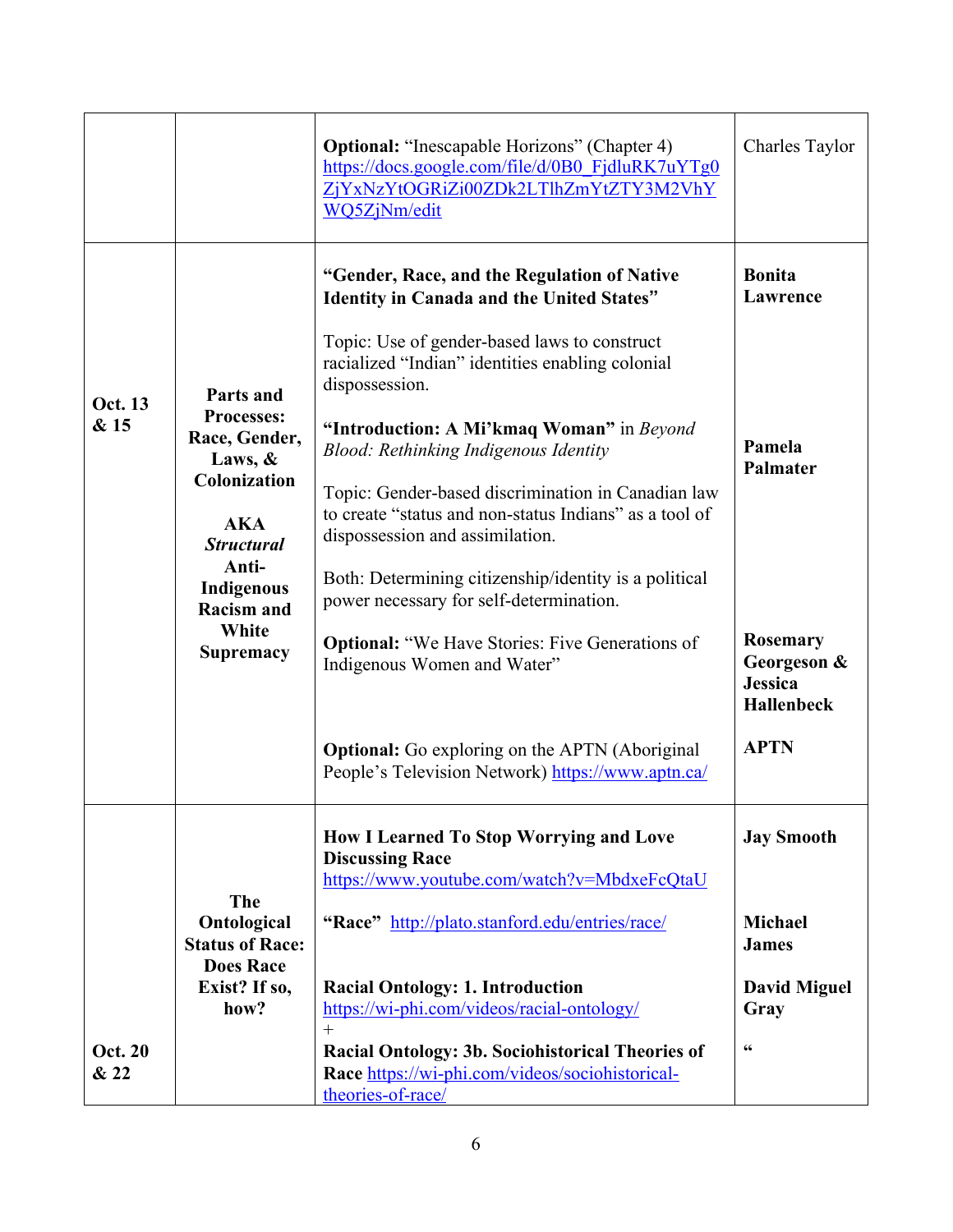| <b>Essay</b><br><b>Due Oct</b> |                                                                               | $^{+}$<br><b>Optional:</b> Racial Ontology: 3a. Sociohistorical                                                                                                                                                                                                     | $\textsf{G}\textsf{G}$                                                           |
|--------------------------------|-------------------------------------------------------------------------------|---------------------------------------------------------------------------------------------------------------------------------------------------------------------------------------------------------------------------------------------------------------------|----------------------------------------------------------------------------------|
| $\overline{24}$                |                                                                               | Theories of Race https://wi-<br>phi.com/videos/sociohistorical-theories-of-race/                                                                                                                                                                                    |                                                                                  |
|                                |                                                                               | <b>Optional: "Gender and Race: (What) Are They?</b><br>(What) Do We Want Them To Be?<br>http://www.mit.edu/~shaslang/papers/WIGRnous.pdf                                                                                                                            | Sally<br>Haslanger                                                               |
|                                |                                                                               | <b>Optional: ""But What Are You Really?" The</b><br>Metaphysics of Race." Chapter 3 of Blackness<br><i>Visible</i> (or any chapter of this book).                                                                                                                   | <b>Charles Mills</b>                                                             |
|                                |                                                                               | "The New Biology of Race"<br>https://www-jstor-<br>org.proxy1.lib.uwo.ca/stable/3655724?seq=16#metad<br>ata info tab contents                                                                                                                                       | Joshua M.<br><b>Glasgow</b>                                                      |
| Oct. 27                        | The                                                                           | <b>Racial Ontologies: 2. Naturalist Theories of Race</b><br>https://wi-phi.com/videos/naturalist-theories-of-race/                                                                                                                                                  | <b>David Miguel</b><br>Gray                                                      |
| & 29                           | Ontological<br><b>Status of Race:</b><br><b>Is Race</b><br><b>Biological?</b> | <b>Optional: "How To Decide If Races Exist"</b><br>(Eliminativism)                                                                                                                                                                                                  | Anthony<br>Kwame<br>Appiah                                                       |
|                                |                                                                               | <b>Optional:</b> What is Race? Four Philosophical Views.<br>(Spencer: biological naturalism; Glasgow: racial anti-<br>realism or basic racial realism; Haslanger:<br>sociopolitical constructionist revisionism. Jeffers:<br>cultural constructionist revisionism.) | Joshua<br>Glasgow, Sally<br>Haslanger,<br>Quayshawn<br>Spencer, Chike<br>Jeffers |
| Nov. $3$<br>&5                 | <b>Reading Week</b>                                                           | Rest. Enjoy!                                                                                                                                                                                                                                                        |                                                                                  |
|                                |                                                                               | These are short videos or news articles:                                                                                                                                                                                                                            |                                                                                  |
|                                |                                                                               | "Race: Race and Racist Institutions" https://wi-<br>phi.com/videos/race-and-racist-institutions/                                                                                                                                                                    | <b>Eduardo</b><br>Mendieta                                                       |
|                                |                                                                               | Housing Segregation and Redlining in America: A<br><b>Short History</b><br>https://www.youtube.com/watch?v=O5FBJyqfoLM                                                                                                                                              | <b>NPR</b>                                                                       |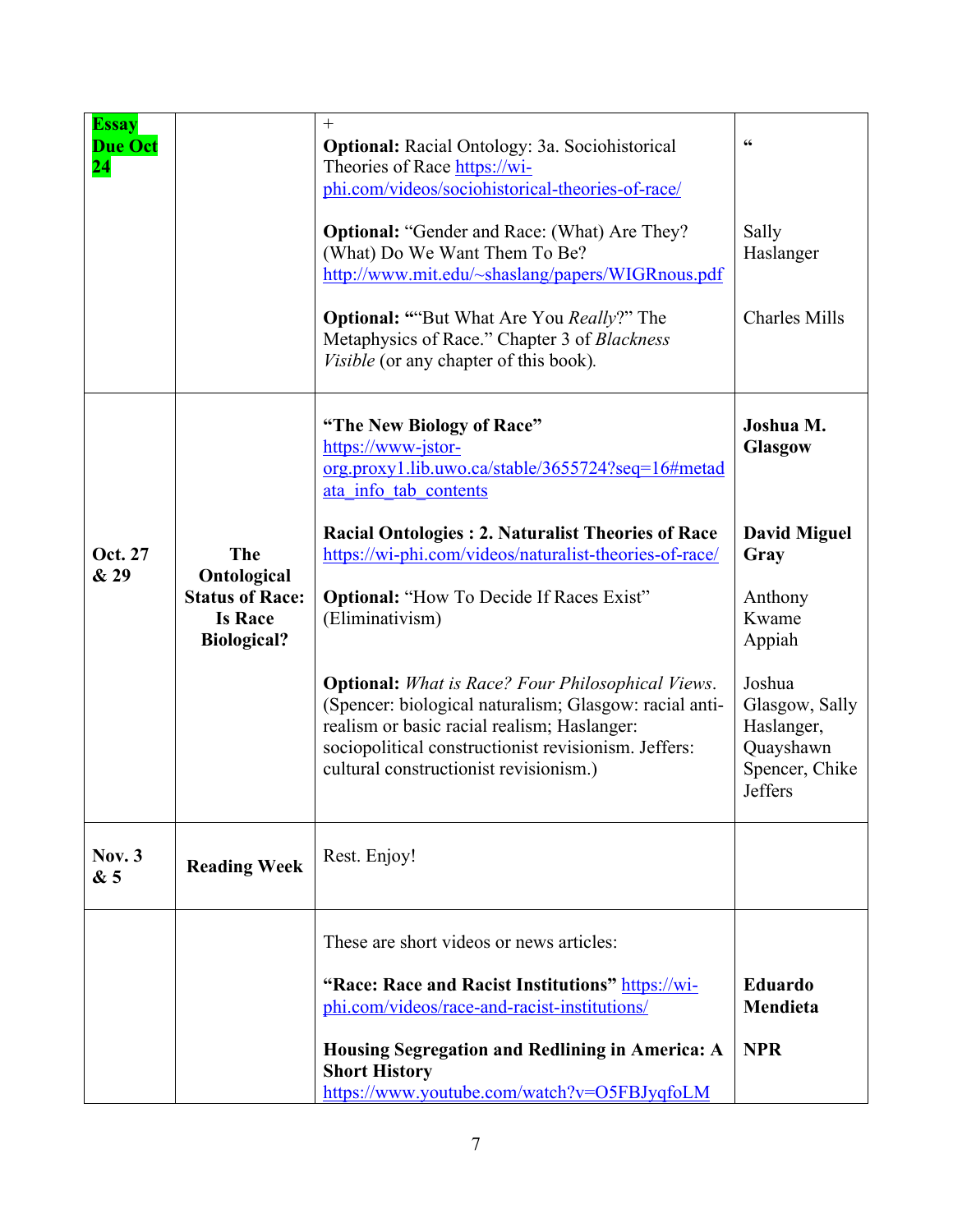|                                        |                                                                                                                           | "The Untold history of Post-Civil War<br>'Neoslavery'"<br>https://www.npr.org/templates/story/story.php?storyI<br>$d = 89051115$                                                                                         | Douglas A.<br><b>Blackmon</b>                  |
|----------------------------------------|---------------------------------------------------------------------------------------------------------------------------|--------------------------------------------------------------------------------------------------------------------------------------------------------------------------------------------------------------------------|------------------------------------------------|
| <b>Nov. 10</b><br>& 12                 | Parts and<br><b>Processes:</b><br><b>Racist Social</b><br><b>Institutions</b>                                             | Search these terms on the internet: "Digital<br>Redlining" and "Discrimination algorithm race<br>face recognition"                                                                                                       | <b>Whatever</b> you<br>find!                   |
| <b>Story</b><br>Asgmt.                 | <b>AKA</b><br><b>Structural</b><br><b>Anti-Black</b><br><b>Racism and</b><br>White<br><b>Supremacy</b>                    | <b>Suit on Race Recalls Lines Drawn Under Slavery</b><br>https://www.nytimes.com/1982/09/30/us/suit-on-<br>race-recalls-lines-drawn-under-slavery.html &                                                                 | Gregory<br><b>Jaynes</b>                       |
| Part 1<br><b>Due</b><br><b>Nov. 14</b> |                                                                                                                           | Louisiana Repels Black Blood Law<br>https://www.nytimes.com/1983/07/06/us/louisiana-<br>repeals-black-blood-law.html                                                                                                     | <b>Frances</b><br><b>Frank Marcus</b>          |
|                                        |                                                                                                                           | "Race and the Carceral State"<br>https://wi-phi.com/videos/race-and-the-carceral-state/                                                                                                                                  | Olufemi <sub>O</sub> .<br><b>Taiwo</b>         |
|                                        |                                                                                                                           | How To Use the Exonerative Tense to Uphold<br><b>White Supremacy (Funny):</b><br>https://www.mcsweeneys.net/articles/how-to-use-the-<br>past-exonerative-tense-to-uphold-white-supremacy                                 | <b>Devorah</b><br><b>Blachor</b>               |
|                                        |                                                                                                                           | <b>How Voter Suppression Affects Black People</b><br>https://www.youtube.com/watch?v=1KYnaER2esg<br>& Voter Suppression in the United States<br>https://en.wikipedia.org/wiki/Voter suppression in t<br>he United States | <b>The Root</b><br>Wikipedia                   |
|                                        |                                                                                                                           | "White Ignorance"                                                                                                                                                                                                        | <b>Charles Mills</b>                           |
| <b>Nov. 17</b><br>& 19                 | Parts and<br>Processes:<br><b>Constructed</b><br><b>Ignorance and</b><br>the ontological<br>status of<br><b>Whiteness</b> | <b>Topic:</b> Ignorance is not always lack of knowledge.<br>Not-knowing can be motivated (this time racially) +<br>ignorance can be created (constructed) and enforced.                                                  |                                                |
|                                        |                                                                                                                           | <b>Optional:</b> Why So Many Canadian Universities<br>Know So Little About Their Own Racial Diversity<br>https://www.cbc.ca/news/canada/race-canadian-<br>universities-1.4030537                                         | <b>Jeremy</b><br>McDonald,<br><b>Lori Ward</b> |
|                                        |                                                                                                                           | <b>Optional:</b> Anything from <i>Look! A White!</i> or <i>What</i><br>White Looks Like (full books via UWO libraries)                                                                                                   | <b>George Yancy</b>                            |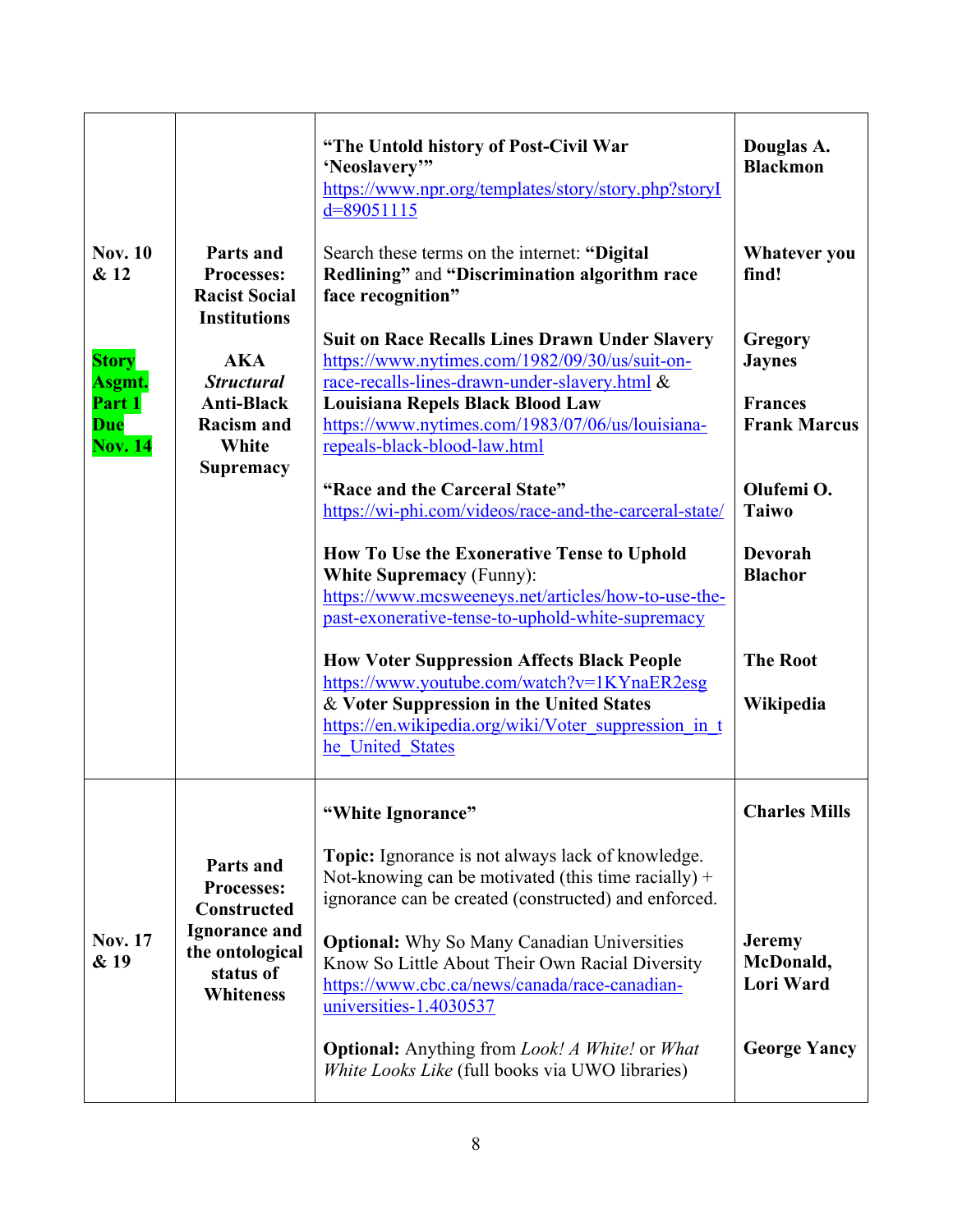|                        |                                                                                                           | <b>Optional:</b> President's Anti-Racism Working Group<br>Final Report https://president.uwo.ca/pdf/arwg-final-<br>report-to-president-shepard-fnl.pdf                                                                                                              | ARWG,<br>Western<br>University                                |
|------------------------|-----------------------------------------------------------------------------------------------------------|---------------------------------------------------------------------------------------------------------------------------------------------------------------------------------------------------------------------------------------------------------------------|---------------------------------------------------------------|
|                        |                                                                                                           | <b>Optional:</b> "Eternity Martis: Being Black in a White<br>Place" (About racism at Western and in London)<br>https://www.youtube.com/watch?v=HWft0MWiUEY                                                                                                          | <b>Nam</b><br>Kiwanuka &                                      |
|                        |                                                                                                           | <b>Optional:</b> "What it's like to deal with racism in<br>Canada's health-care system"<br>https://www.theglobeandmail.com/news/national/wh<br>at-its-like-to-deal-with-racism-in-canadas-health-<br>caresystem/article37600473/                                    | <b>Eternity</b><br><b>Martis</b><br>LaRon E.<br><b>Nelson</b> |
|                        |                                                                                                           | <b>Optional:</b> "Coming To Understand" (On the<br>construction of ignorance about women's sexual<br>anatomy and pleasure.)                                                                                                                                         | <b>Nancy Tuana</b>                                            |
|                        |                                                                                                           | <b>Class Choice</b> (decided by vote, see OWL) $\sim$ ONE of:<br>"Notes on Surveillance Studies: Through the Door<br>of No Return" (Mill's panopticon and Foucault's<br>disciplinary and sovereign power examined in<br>relation to the slave ship and plantation.) | <b>Simone</b><br><b>Browne</b>                                |
| <b>Nov. 24</b><br>& 26 | Parts and<br><b>Processes:</b><br><b>Surveillance</b><br>and Slavery<br>AKA                               | "Everybody's Got a Little Light Under the Sun:<br>The Making of the Book of Negros" (Technologies<br>of seeing to define black identity and control<br>mobility, e.g. lantern laws and government<br>documents including The Book of Negros.)                       | $\mathsf{G}\mathsf{G}$                                        |
|                        | Constructing<br><b>Nations and</b><br><b>Races: White</b><br><b>Supremacy</b><br>and Anti-Black<br>Racism | "Branding Blackness: Biometric Technology and<br>the Surveillance of Blackness" (Epidermalization -<br>imposing race on the body - to turn people into<br>commodities: slave branding and modern biometric<br>surveillance technology in relation to race.)         | 66                                                            |
|                        |                                                                                                           | All from Dark Matters: On the Surveillance of<br><b>Blackness</b>                                                                                                                                                                                                   |                                                               |
|                        |                                                                                                           | <b>Ask a Slave</b> (Funny. You choose how many.)<br>https://www.youtube.com/results?search_query=ask+<br>a+slave                                                                                                                                                    | <b>Azie Mira</b><br><b>Dungey</b>                             |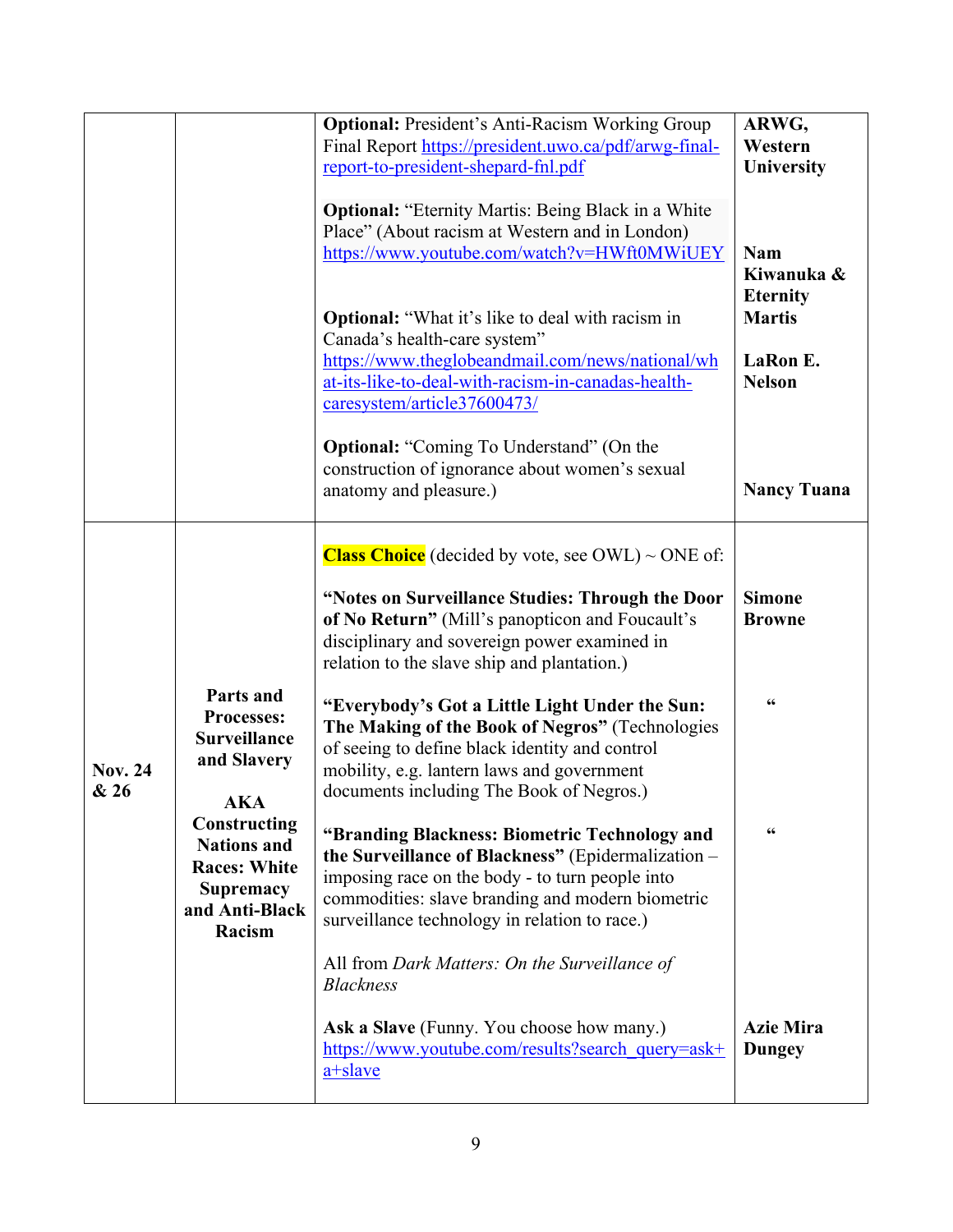|                                                 |                                             | <b>Choose Between discussions/readings on two of:</b>                                                                                                                                                         |  |
|-------------------------------------------------|---------------------------------------------|---------------------------------------------------------------------------------------------------------------------------------------------------------------------------------------------------------------|--|
|                                                 |                                             | 1) Propose a topic that interests you! You or I<br>can find the article.                                                                                                                                      |  |
|                                                 |                                             | 2) "The Skin We're In" $\sim$ Desmond Cole. (On<br>Black led activism against racism in policing<br>in Canada.)                                                                                               |  |
|                                                 |                                             | 3) "Why I Study Multiraciality in the Philosophy<br>of Race" ~ Sandra DeVries. Or another article<br>on the ontology of race in relation to people<br>with mixed racial backgrounds.                          |  |
|                                                 |                                             | 4) "Passing For White, Passing For Black" $\sim$<br>Adrian Piper.                                                                                                                                             |  |
| Dec. 1, 3                                       | <b>Class Choice</b>                         | 5) "Decolonization is Not a Metaphor" $\sim$ Eve<br>Tuck & K. Wayne Yang                                                                                                                                      |  |
|                                                 |                                             | The social construction of emotion (or<br>6)<br>something else).                                                                                                                                              |  |
| & 8<br><b>Story</b>                             | (See OWL<br>Announcement<br>s for details.) | Talking Well About Racism or Trying Really<br>7)<br>Hard Not To.                                                                                                                                              |  |
| Asgmt.<br>Part 1<br><b>Due</b><br><b>Dec. 5</b> |                                             | The ontology of Whiteness. Using an article<br>8)<br>from George Yancy's books. (See titles above<br>and check them out in UWO libraries.)                                                                    |  |
|                                                 |                                             | 9) That question you were afraid to ask about<br>(you may suggest topics privately to me).                                                                                                                    |  |
|                                                 |                                             | 10) The nature and ontological status of social<br>groups. (Are groups different from sets of<br>individuals? Can groups act or intend? Etc.)<br>See: https://plato.stanford.edu/entries/social-<br>ontology/ |  |
|                                                 |                                             | 11) Any of the "optional" articles listed above.                                                                                                                                                              |  |
| Dec. 11 -<br>22                                 | <b>Exam Period</b>                          | Date to be announced. The registrar will schedule our<br>take-home exam.                                                                                                                                      |  |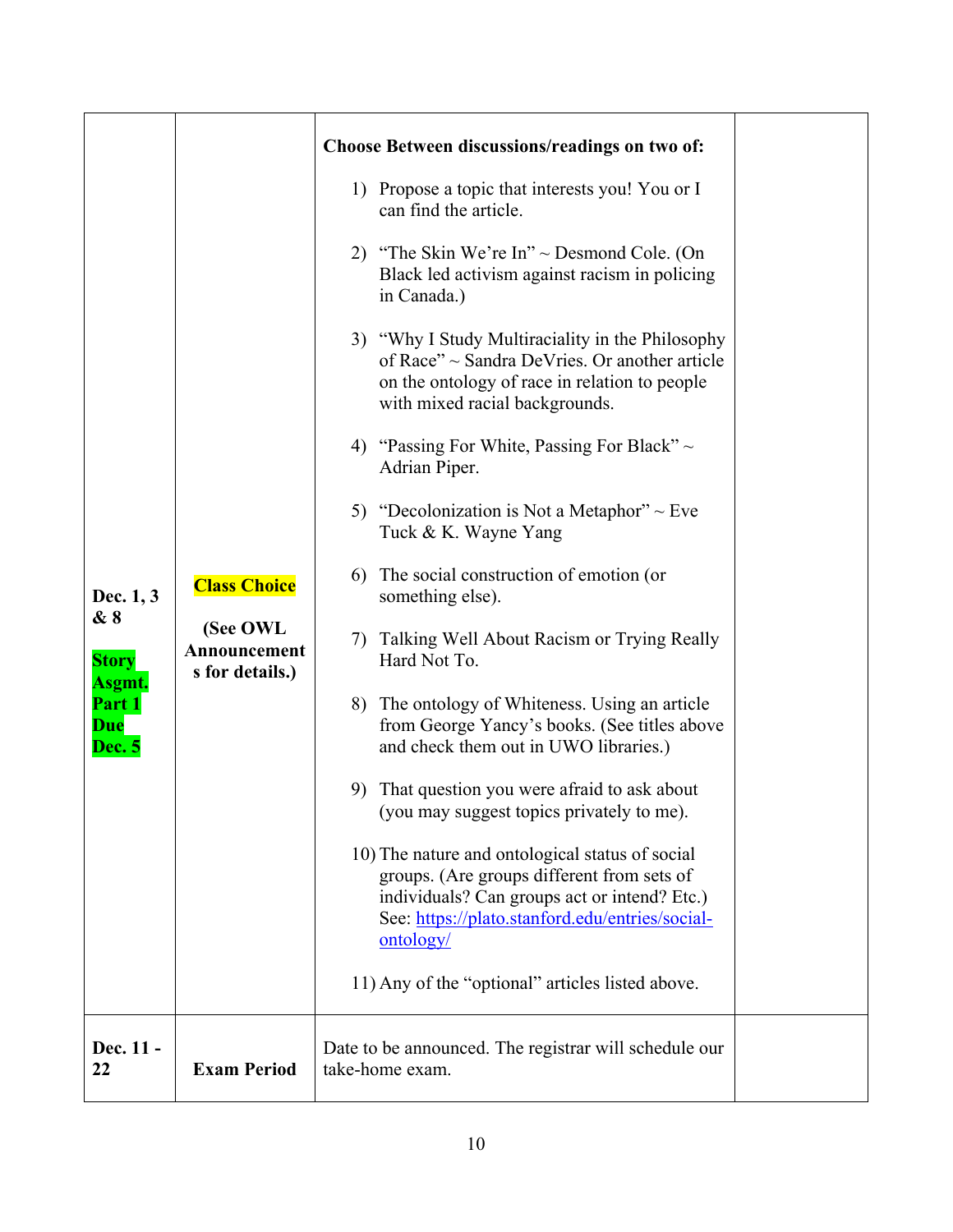

# **Appendix to Course Outlines: Academic Policies & Regulations 2020 - 2021**

#### **Prerequisite and Antirequisite Information**

Students are responsible for ensuring that they have successfully completed all course prerequisites and that they have not completed any course antirequisites. Unless you have either the requisites for this course or written special permission from your Dean to enrol in it without them, you may be removed from this course and it will be deleted from your record. If you enrol in this course despite having already taken an antirequisite you may be removed from this course and it will be deleted from your record. Removals for these reasons may not be appealed. You will receive no adjustment to your fees in the event that you are dropped from a course for failing to have the necessary prerequisites or for having already taken the antirequisites.

#### **Conduct of Students in Classes, Lectures, and Seminars**

Membership in the community of Huron University College and Western University implies acceptance by every student of the principle of respect for the rights, responsibilities, dignity and well-being of others and a readiness to support an environment conducive to the intellectual and personal growth of all who study, work and live within it. Upon registration, students assume the responsibilities that such registration entails. The academic and social privileges granted to each student are conditional upon the fulfillment of these responsibilities.

While in the physical classroom or online classroom, students are expected to behave in a manner that supports the learning environment of others. Students can avoid any unnecessary disruption of the class by arriving in sufficient time and ready for the start of the class, by remaining silent while the professor is speaking or another student has the floor, and by taking care of personal needs prior to the start of class. If a student is late, or knows that he/she will have to leave class early, be courteous: enter and leave quietly. Please see the Code of Student Conduct at:

www.huronuc.on.ca/sites/default/files/pdfs/Code%20of%20Student%20Conduct.pdf.

#### **Technology**

It is not appropriate to use technology (such as, but not limited to, laptops, cell phones) in the classroom for non-classroom activities. Such activity is disruptive and distracting to other students and to the instructor, and can inhibit learning. Students are expected to respect the classroom environment and to refrain from inappropriate use of technology and other electronic devices in class.

#### **Adding / Dropping Courses**

If you think that you are too far behind to catch up or that your workload is not manageable, you should consult your Academic Advisor. If you are considering reducing your workload by dropping one or more courses, this must be done by the appropriate deadlines. Please refer to the Huron website, https://huronatwestern.ca/academic-advising or review the list of official Sessional Dates on the Academic Calendar, available here: http://www.westerncalendar.uwo.ca/SessionalDates.cfm.

You should consult with the course instructor and the Academic Advisor who can help you consider alternatives to dropping one or more courses. Note that dropping a course may affect OSAP and/or Scholarship/Bursary eligibility.

#### **Class Cancellations**

In the event of a cancellation of class, every effort will be made to post all relevant information on the OWL class site and on the Huron website at, https://huronatwestern.ca/about/accessibility.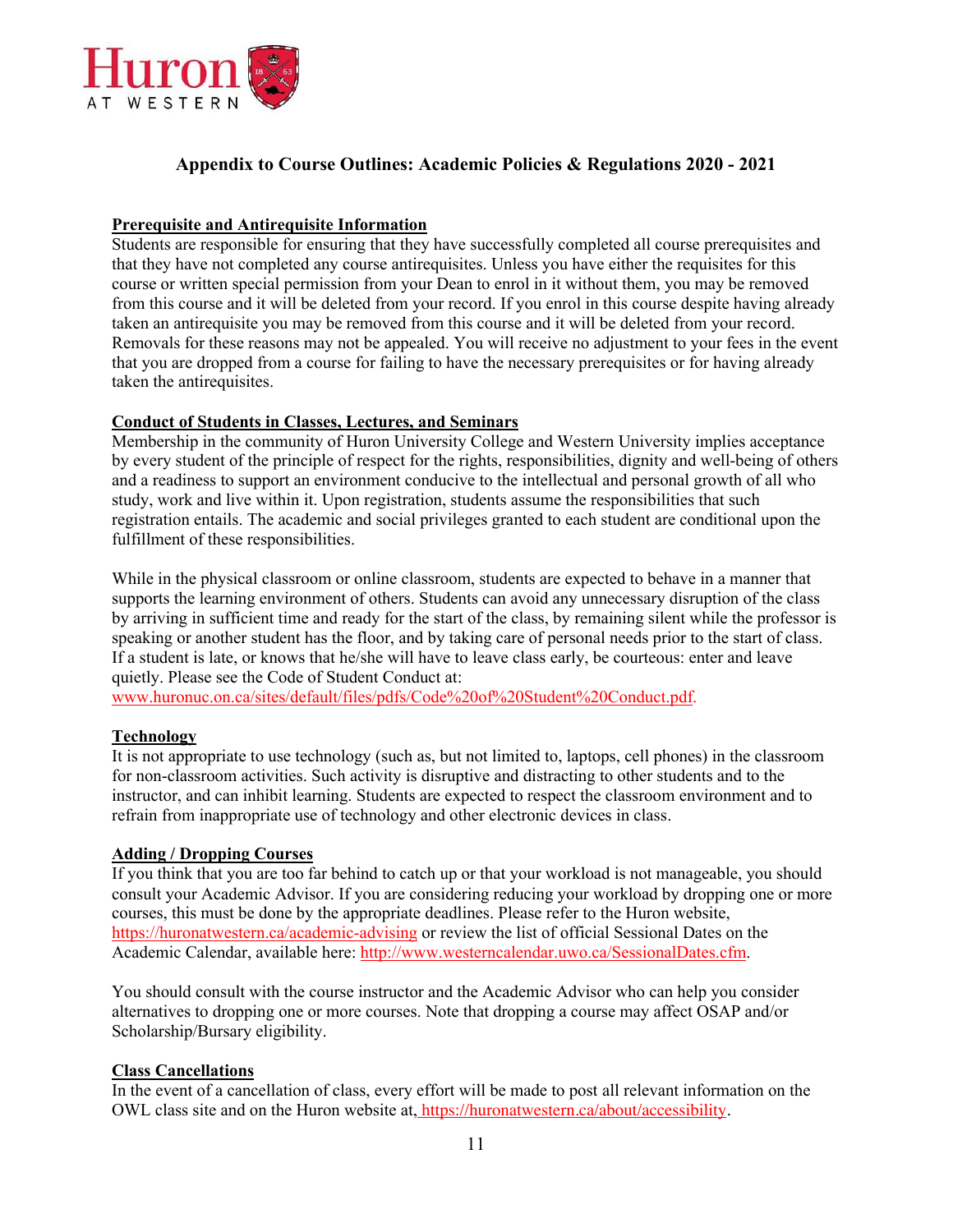#### **Attendance Regulations for Examinations**

A student is entitled to be examined in courses in which registration is maintained, subject to the following limitations:

- 1) A student may be debarred from writing the final examination for failure to maintain satisfactory academic standing throughout the year.
- 2) Any student who, in the opinion of the instructor, is absent too frequently from class or laboratory periods in any course will be reported to the Dean of the Faculty offering the course (after due warning has been given). On the recommendation of the Department concerned, and with the permission of the Dean of that Faculty, the student will be debarred from taking the regular examination in the course. The Dean of the Faculty offering the course will communicate that decision to the Dean of the Faculty of registration.

Please see the policy on Attendance Regulations for Examinations here: https://www.uwo.ca/univsec/pdf/academic\_policies/exam/attendance.pdf.

#### **Academic Student Support Services**

For advice on course selections, degree requirements, and for assistance with requests for medical accommodation, students should email an Academic Advisor in Huron's Student Support Services at huronsss@uwo.ca. An outline of the range of services offered is found on the Huron website at: https://huronatwestern.ca/academic-advising .

Department Chairs, Program Directors and Coordinators are also able to answer questions about individual programs. Contact information can be found on the Huron website at: https://huronatwestern.ca/contact/contact-directory .

#### **Copyright Regarding Course Material**

Lectures and course materials, including PowerPoint presentations, tests, outlines, and similar materials are protected by copyright. Faculty members are the exclusive owner of copyright in those materials they create. Students may take notes and make copies for their own use. Students may not allow others to reproduce or distribute lecture notes and course materials publicly (whether or not a fee is charged) without the express written consent of a faculty member. Similarly, students own copyright in their own original papers and exam essays. If a faculty member is interested in posting a student's answers or papers on the course website he/she should ask for the student's written permission.

#### **Statement on Academic Integrity**

The International Centre for Academic Integrity defines academic integrity as "a commitment, even in the face of adversity, to five fundamental values: honesty, trust, fairness, respect, and responsibility. From these values flow principles of behaviour that enable academic communities to translate ideals to action." (CAI Fundamental Values Project, 1999).

A lack of academic integrity is indicated by such behaviours as the following:

- Cheating on tests;
- Fraudulent submissions online;
- Plagiarism in papers submitted (including failure to cite and piecing together unattributed sources);
- Unauthorized resubmission of course work to a different course;
- Helping someone else cheat;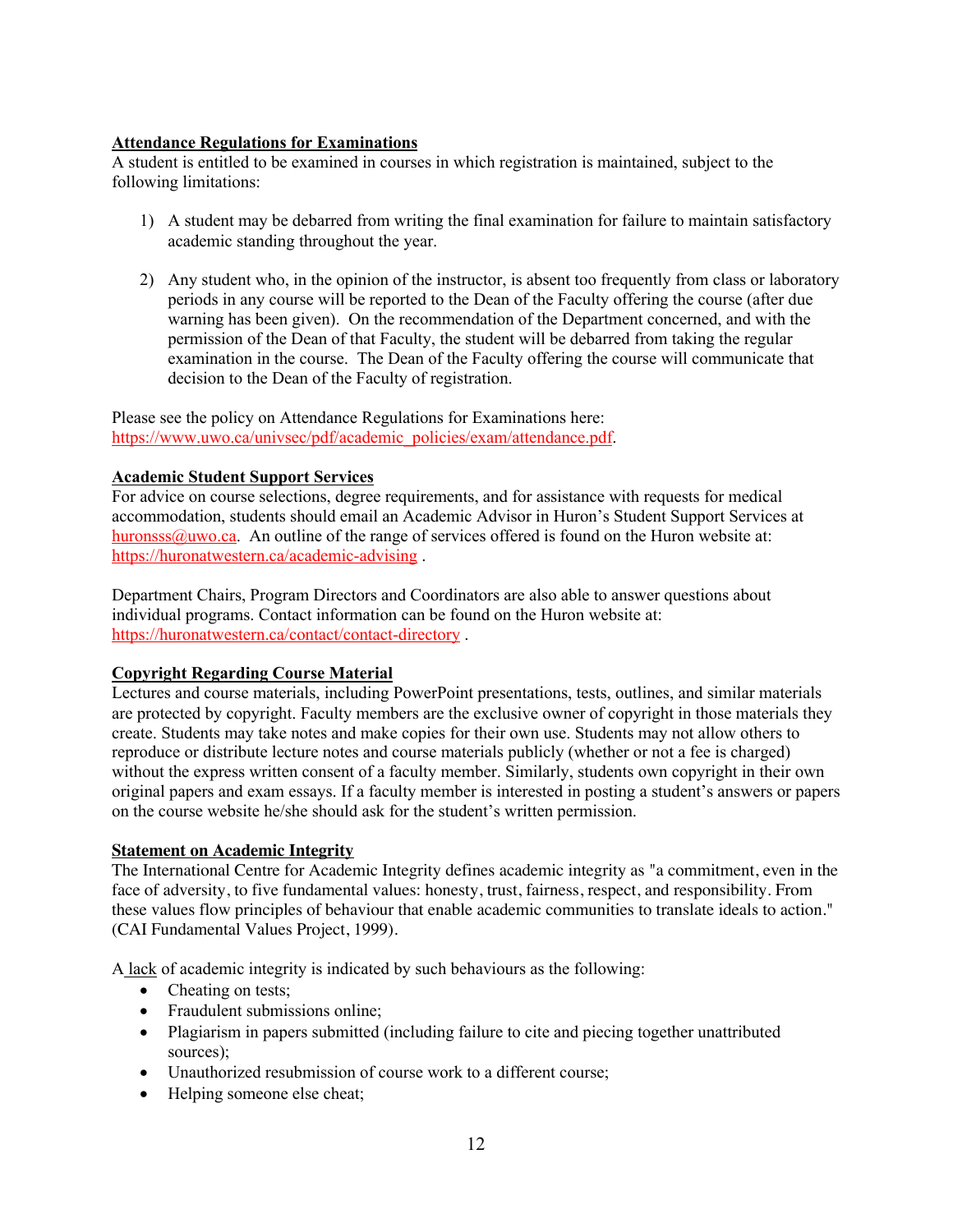- Unauthorized collaboration:
- Fabrication of results or sources:
- Purchasing work and representing it as one's own.

# **Academic Integrity: Importance and Impact**

Being at university means engaging with a variety of communities in the pursuit and sharing of knowledge and understanding in ways that are clear, respectful, efficient, and productive. University communities have established norms of academic integrity to ensure responsible, honest, and ethical behavior in the academic work of the university, which is best done when sources of ideas are properly and fully acknowledged and when responsibility for ideas is fully and accurately represented.

In the academic sphere, unacknowledged use of another's work or ideas is not only an offence against the community of scholars, it is also an obstacle to academic productivity. It may also be understood as fraud and may constitute an infringement of legal copyright.

A university is a place for fulfilling one's potential and challenging oneself, and this means rising to challenges rather than finding ways around them. The achievements in an individual's university studies can only be fairly evaluated quantitatively through true and honest representation of the actual learning done by the student. Equity in assessment for all students is ensured through fair representation of the efforts by each.

Acting with integrity at university constitutes a good set of practices for maintaining integrity in later life. Offences against academic integrity are therefore taken very seriously as part of the university's work in preparing students to serve, lead, and innovate in the world at large.

A university degree is a significant investment of an individual's, and the public's, time, energies, and resources in the future, and habits of academic integrity protect that investment by preserving the university's reputation and ensuring public confidence in higher education.

**Students found guilty of plagiarism will suffer consequences ranging from a grade reduction, to failure in the course, to expulsion from the university. In addition, a formal letter documenting the offence will be filed in the Dean's Office, and this record of the offence will be retained in the Dean's Office for the duration of the student's academic career at Huron University College.**

#### **Statement on Academic Offences**

Scholastic offences are taken seriously and students are directed to read the appropriate policy, specifically, the definition of what constitutes a Scholastic Offence, as per the Academic Calendar: http://www.westerncalendar.uwo.ca/PolicyPages.cfm?PolicyCategoryID=1&Command=showCategory& SelectedCalendar=Live&ArchiveID=#SubHeading 189.

# **Turnitin.com**

All required papers may be subject to submission for textual similarity review to the commercial plagiarism detection software under license to the University for the detection of plagiarism. All papers submitted for such checking will be included as source documents in the reference database for the purpose of detecting plagiarism of papers subsequently submitted to the system. Use of the service is subject to the licensing agreement, currently between The University of Western Ontario and Turnitin.com (https://www.turnitin.com/).

# **Computer-Marked Tests/Exams**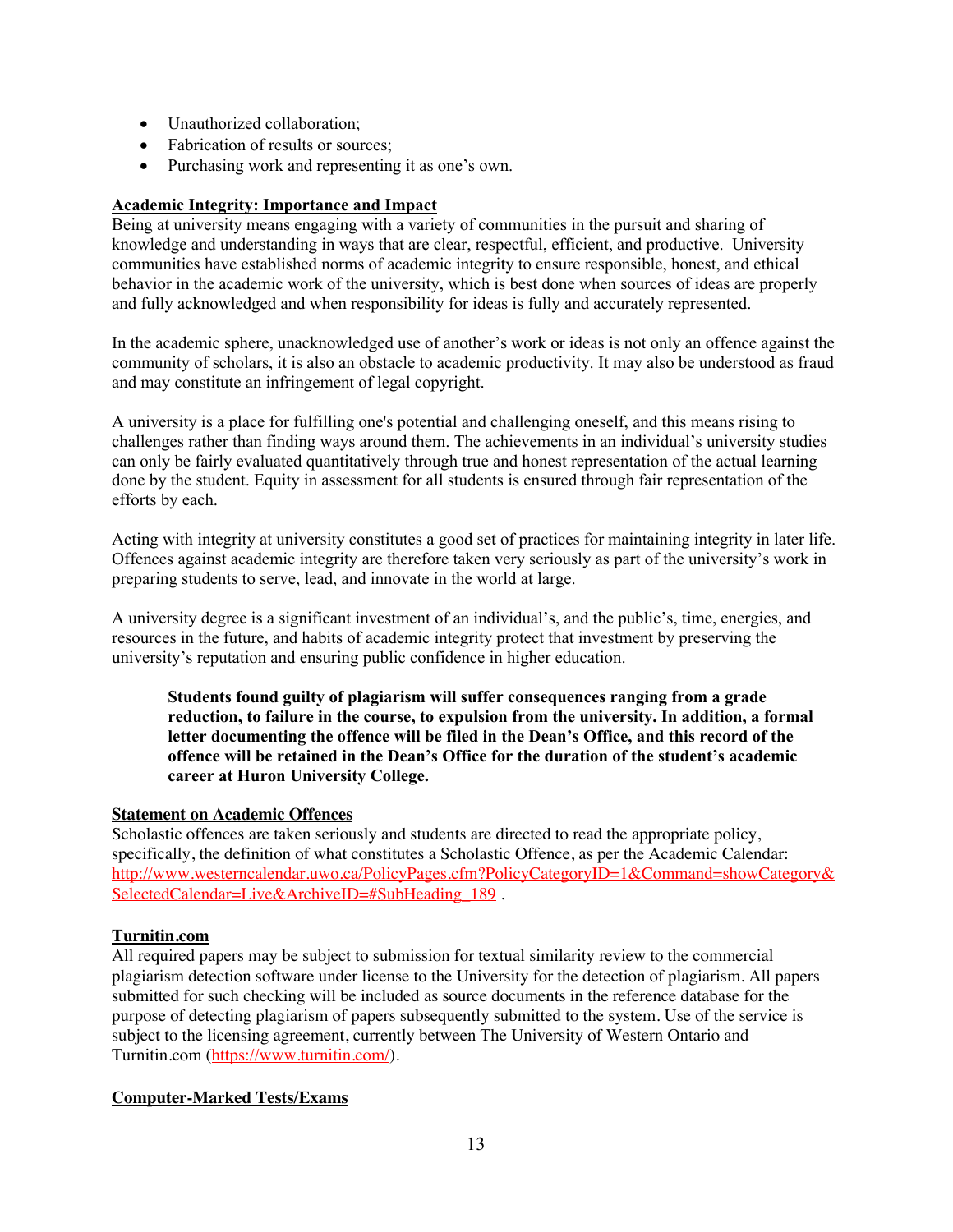Computer-marked multiple-choice tests and/or exams may be subject to submission for similarity review by software that will check for unusual coincidences in answer patterns that may indicate cheating.

## **Clickers**

Personal Response Systems ("clickers") may be used in some classes. If clickers are to be used in a class, it is the responsibility of the student to ensure that the device is activated and functional. Students must see their instructor if they have any concerns about whether the clicker is malfunctioning. Students must use only their own clicker. If clicker records are used to compute a portion of the course grade:

- the use of somebody else's clicker in class constitutes a scholastic offence
- the possession of a clicker belonging to another student will be interpreted as an attempt to commit a scholastic offence.

## **Academic Accommodation for Students With Disabilities**

Students who require **special** accommodation for tests and/or other course components must make the appropriate arrangements with the Student Development Centre (SDC). Further details concerning policies and procedures may be found at: http://academicsupport.uwo.ca/.

#### Please review the full policy at,

https://www.uwo.ca/univsec/pdf/academic\_policies/appeals/Academic%20Accommodation\_disabilities.p df.

## **Academic Consideration for Missed Work**

Students who are seeking academic consideration for missed work during the semester may submit a selfreported absence form online provided that the absence is 48 hours or less and the other conditions specified in the Senate policy at

https://www.uwo.ca/univsec/pdf/academic\_policies/appeals/Academic\_Consideration\_for\_absences.pdf are met.

Students whose absences are expected to last longer than 48 hours, or where the other conditions detailed in the policy are not met (e.g., work is worth more than 30% of the final grade, the student has already used 2 self-reported absences, the absence is during the final exam period), may receive academic consideration by submitting a Student Medical Certificate (for illness) or other appropriate documentation (for compassionate grounds). The Student Medical Certificate is available online at https://www.uwo.ca/univsec/pdf/academic\_policies/appeals/medicalform.pdf.

All students pursuing academic consideration, regardless of type, must contact their instructors no less than 24 hours following the end of the period of absence to clarify how they will be expected to fulfill the academic responsibilities missed during their absence. **Students are reminded that they should consider carefully the implications of postponing tests or midterm exams or delaying submission of work, and are encouraged to make appropriate decisions based on their specific circumstances.**

Students who have conditions for which academic accommodation is appropriate, such as disabilities or ongoing or chronic health conditions, should work with Accessible Education Services to determine appropriate forms of accommodation.

#### **Requests for Academic Consideration Using the Self-Reported Absence Form**

Students who experience an unexpected illness or injury or an extenuating circumstance (48 hours or less) that is sufficiently severe to temporarily render them unable to meet academic requirements (e.g., attending lectures or labs, writing tests or midterm exams, completing and submitting assignments, participating in presentations) should self-declare using the online Self-Reported Absence portal. This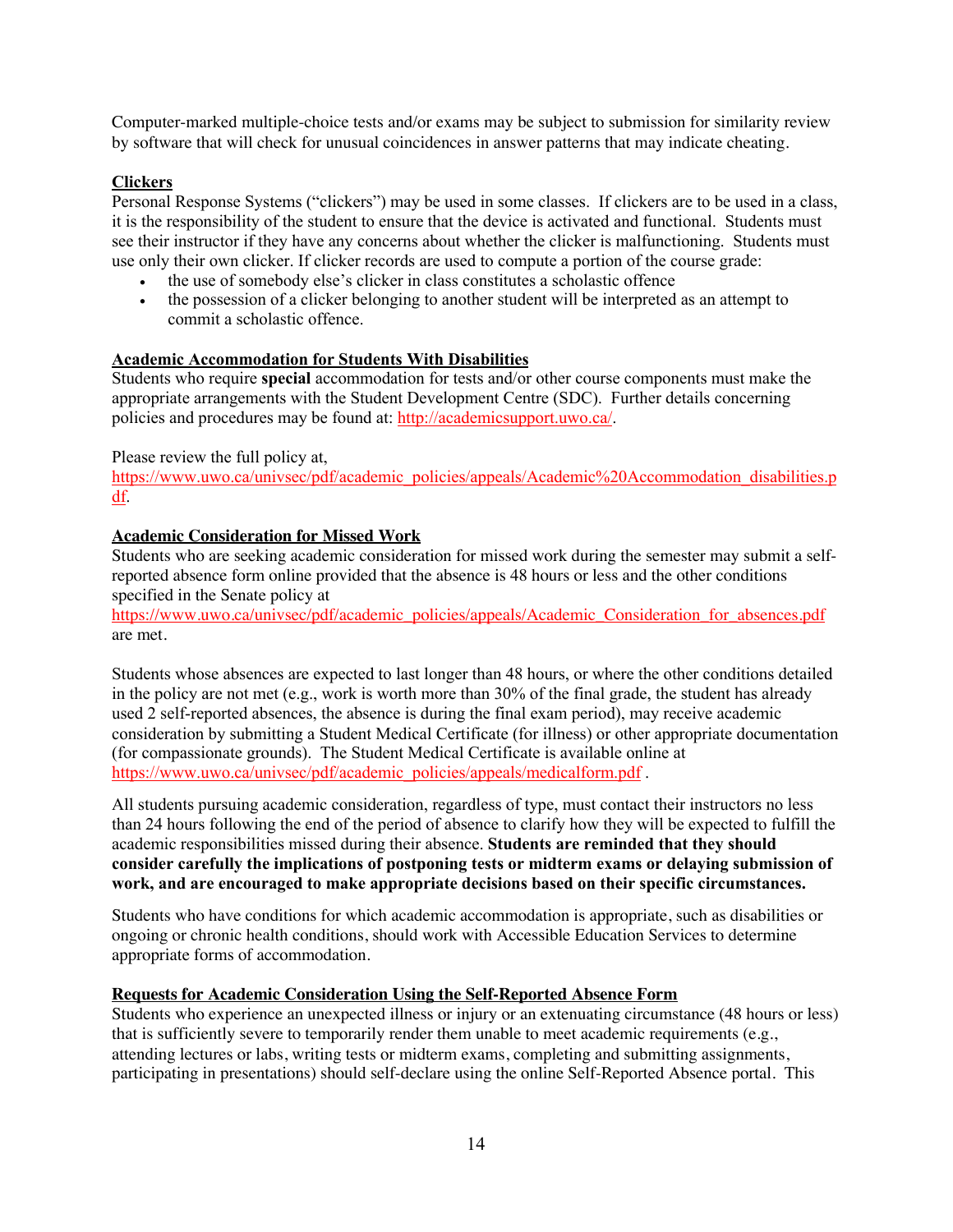option should be used in situations where the student expects to resume academic responsibilities within 48 hours or less.

Please note the following conditions that are in place for self-reporting of medical or extenuating circumstances:

- Students will be allowed **a maximum of two self-reported absences** between September and April and one self-reported absence between May and August;
- Any absences in excess of the number designated in clause a above, regardless of duration, will require students to present a Student Medical Certificate (SMC), signed by a licensed medical or mental health practitioner, detailing the duration and severity of illness, or appropriate documentation supporting extenuating circumstances to the Academic Counselling unit in their Faculty of registration no later than two business days after the date specified for resuming responsibilities.
- Self-reported absences will not be allowed for scheduled final examinations; for midterm examinations scheduled during the December examination period; or for final lab examinations scheduled during the final week of term.
- Self-reporting may not be used for assessments (e.g. midterm exams, tests, reports, presentations, or essays) worth more than 30% of any given course.
- Students must be in touch with their instructors **no later than 24 hours after the end of the period covered by the Self-Reported Absence form**, to clarify how they will be expected to fulfil the academic expectations they may have missed during the absence.

Please review the full policy at,

https://www.uwo.ca/univsec/pdf/academic\_policies/appeals/accommodation\_illness.pdf .

# **Policy on "Academic" Accommodation - Medical / Non-Medical Grounds**

## **(a) Medical Grounds for assignments** *worth 10% or more of final grade***: Go directly to Huron Support Services/ Academic Advising, or email huronsss@uwo.ca** .

University Senate policy, which can be found at,

https://www.uwo.ca/univsec/pdf/academic\_policies/appeals/accommodation\_medical.pdf, requires that all student requests for accommodation on medical grounds for assignments worth 10% or more of the final grade be made directly to the academic advising office of the home faculty (for Huron students, the "home faculty" is Huron), with supporting documentation in the form (minimally) of the Senate-approved Student Medical Certificate found at:

https://www.uwo.ca/univsec/pdf/academic\_policies/appeals/medicalform.pdf.

The documentation is submitted in confidence and will not be shown to instructors. The advisors will contact the instructor when the medical documentation is received, and will outline the severity and duration of the medical challenge as expressed on the Student Medical Certificate and in any other supporting documentation. The student will be informed that the instructor has been notified of the presence of medical documentation, and will be instructed to work as quickly as possible with the instructor on an agreement for accommodation.

The instructor will not normally deny accommodation where appropriate medical documentation is in place and where the duration it describes aligns with the due date(s) of assignment(s). Before denying a request for accommodation on medical grounds, the instructor will consult with the Dean. The instructor's decision is appealable to the Dean.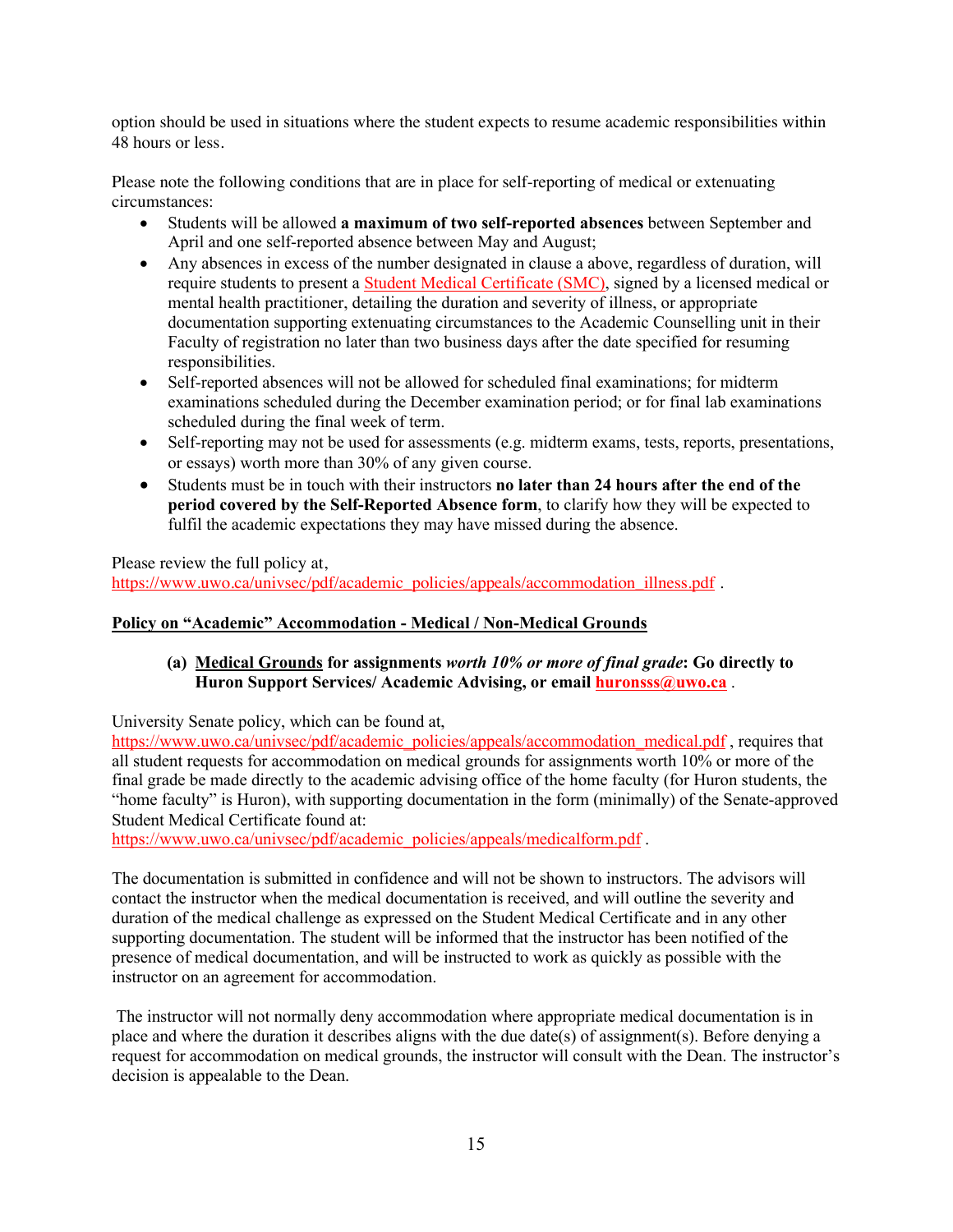#### **(b) Accommodation on Medical Grounds for assignments worth** *less than 10%* **of final grade: Consult Instructor Directly**

When seeking accommodation on medical grounds for assignments worth less than 10% of the final course grade, the student should contact the instructor directly. The student need only share broad outlines of the medical situation. The instructor **may** require the student to submit documentation to the academic advisors, in which case she or he will advise the student and inform the academic advisors to expect documentation. The instructor may not collect medical documentation. The advisors will contact the instructor when the medical documentation is received, and will outline the severity and duration of the medical challenge as expressed on the Student Medical Certificate and in any other supporting documentation. The student will be informed that the instructor has been notified of the presence of medical documentation, and will be instructed to work as quickly as possible with the instructor on an agreement for accommodation.

The instructor will not normally deny accommodation where appropriate medical documentation is in place and where the duration it describes aligns with the due date(s) of assignment(s). Before denying a request for accommodation on medical grounds, the instructor will consult with the Dean. The instructor's decision is appealable to the Dean.

# **(c) Non-Medical Grounds: Consult Huron Support Services/ Academic Advising**

Where the grounds for seeking accommodation are not medical (e.g. varsity sports, religious, compassionate, bereavement) the student should contact an academic advisor directly. All accommodation requests must include a completed Accommodation Request Form. Late penalties may apply at the discretion of the instructor.

Where a student seeks accommodation on non-medical grounds where confidentiality is a concern, the student should approach an academic advisor with any documentation available. The advisors will contact the instructor after the student's request is received, and will outline the severity and duration of the challenge without breaching confidence. The student will be informed that the instructor has been notified that significant circumstances are affecting or have affected the student's ability to complete work, and the student will be instructed to work as quickly as possible with the instructor on an agreement for accommodation. Before denying a request for accommodation where documentation has been submitted to an academic advisor, the instructor will consult with the Dean. The instructor's decision is appealable to the Dean.

#### **Mental Health & Wellness Support at Huron and Western**

University students may encounter setbacks from time to time that can impact academic performance. Huron offers a variety of services that are here to support your success and wellbeing. Please visit https://huronatwestern.ca/student-life-campus/student-services/wellness-safety for more information or contact staff directly:

Wellness Services: huronwellness@huron.uwo.ca Community Safety Office: safety@huron.uwo.ca Chaplaincy: gthorne@huron.uwo.ca

Additional supports for Health and Wellness may be found and accessed at Western through, www.uwo.ca/uwocom/mentalhealth/.

#### **Important Dates & Directory**

For a current and up-to-date list of important dates and campus directories, please visit: